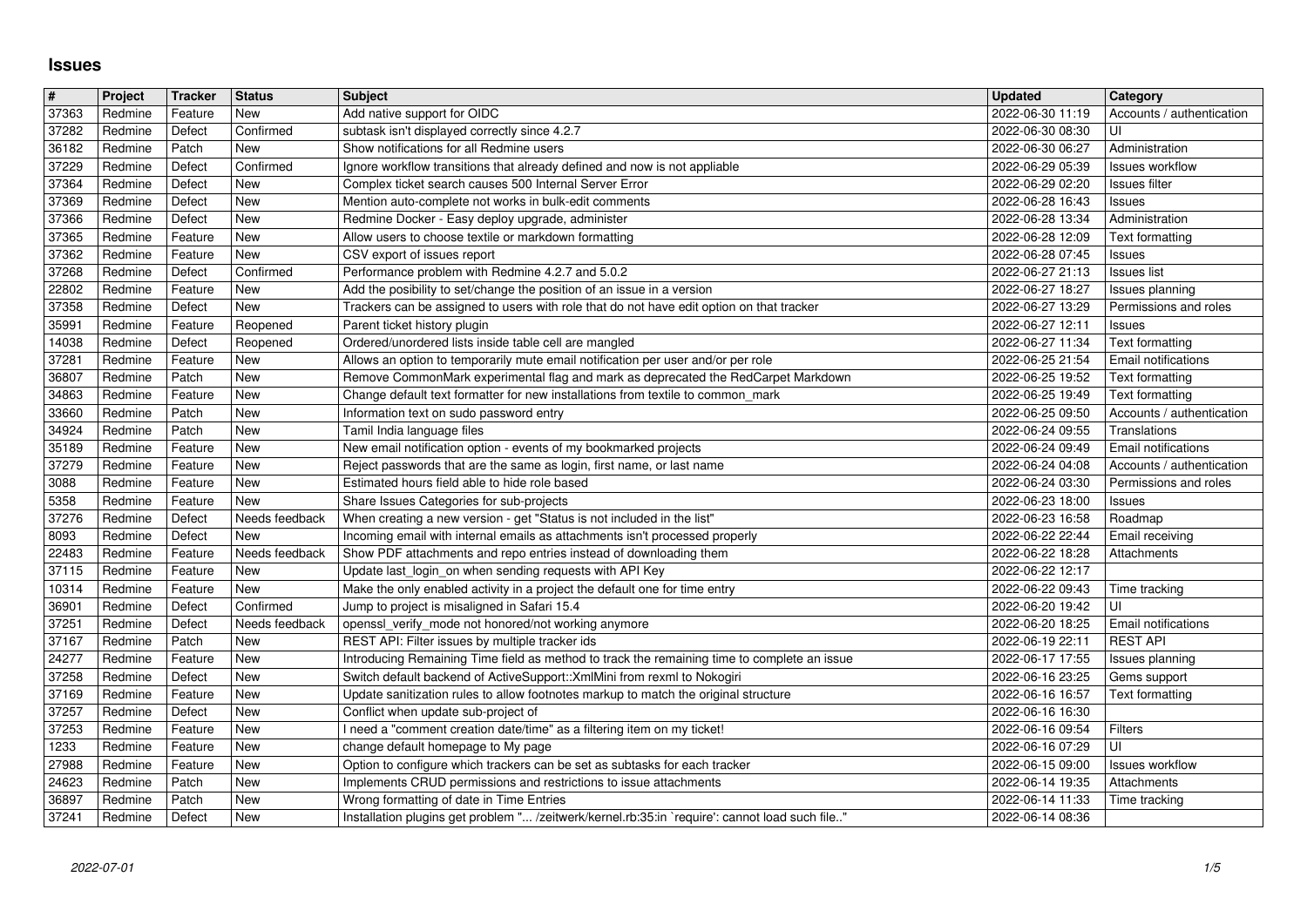| $\overline{\mathbf{t}}$ | Project            | Tracker            | <b>Status</b>                | <b>Subject</b>                                                                                                       | <b>Updated</b>                       | <b>Category</b>                            |
|-------------------------|--------------------|--------------------|------------------------------|----------------------------------------------------------------------------------------------------------------------|--------------------------------------|--------------------------------------------|
| 37237<br>35685          | Redmine<br>Redmine | Defect<br>Feature  | New<br><b>New</b>            | Common Markdown Formatter does not render all properties on HTML elements<br>Support for MySQL > 5.7 or MariaDB      | 2022-06-13 13:16<br>2022-06-10 12:46 | <b>Text formatting</b><br>Database         |
| 6715                    | Redmine            | Feature            | <b>New</b>                   | Issue templates                                                                                                      | 2022-06-10 11:49                     | Issues                                     |
| 37127                   | Redmine            | Feature            | <b>New</b>                   | Remove attachment based on minimum file size.                                                                        | 2022-06-10 04:51                     |                                            |
| 37224<br>12005          | Redmine<br>Redmine | Defect<br>Feature  | <b>New</b><br><b>New</b>     | Add watchers to issue<br>Mightful workflow field enhancement: hide                                                   | 2022-06-08 23:17<br>2022-06-06 14:39 | Issues permissions<br>Issues workflow      |
| 12579                   | Redmine            | Feature            | <b>New</b>                   | Ability to assign issues to multiple users                                                                           | 2022-06-05 05:04                     | Issues                                     |
| 29649<br>37192          | Redmine<br>Redmine | Patch<br>Defect    | <b>New</b><br><b>New</b>     | Rake task to export wiki to HTML/PDF<br>Missing datepicker-en-US.js                                                  | 2022-06-02 15:25<br>2022-06-02 07:31 | Wiki<br>118n                               |
| 5458                    | Redmine            | Feature            | <b>New</b>                   | Extend Start/Due date to include time                                                                                | 2022-06-01 09:12                     | Issues                                     |
| 202                     | Redmine            | Feature            | <b>New</b>                   | Textilization of Documents, News and Timelog-entry comments                                                          | 2022-06-01 09:05                     | Text formatting                            |
| 1086<br>37176           | Redmine<br>Redmine | Feature<br>Feature | New<br>New                   | Fine grained permissions<br>Mutli language public queries                                                            | 2022-06-01 08:56<br>2022-05-31 10:50 | Permissions and roles<br>Translations      |
| 3972                    | Redmine            | Feature            | <b>New</b>                   | Translation for field values                                                                                         | 2022-05-31 10:14                     | 118n                                       |
| 4939<br>37109           | Redmine            | Feature            | <b>New</b>                   | List of tasks filtered as OR and not AND                                                                             | 2022-05-30 20:15                     | Issues filter                              |
| 37173                   | Redmine<br>Redmine | Defect<br>Feature  | Needs feedback<br><b>New</b> | Email fields visibility from journal<br>Better UX in sidebar                                                         | 2022-05-30 19:13<br>2022-05-30 18:19 | UI                                         |
| 13296                   | Redmine            | Feature            | <b>New</b>                   | Permits defining a default "due date"                                                                                | 2022-05-27 13:50                     | Issues                                     |
| 37166<br>37165          | Redmine<br>Redmine | Defect<br>Defect   | New<br><b>New</b>            | Roles of a project member can be made empty<br>Can not get anonymous user using User.find                            | 2022-05-27 11:54<br>2022-05-27 04:15 | Project settings                           |
| 37164                   | Redmine            | Defect             | <b>New</b>                   | Copying a role does not copy custom field visibility                                                                 | 2022-05-26 23:21                     | Administration                             |
| 37048<br>2770           | Redmine<br>Redmine | Defect<br>Feature  | <b>New</b><br>Reopened       | generate redmine_plugin is broken for Redmine 5<br>Display of inline attached images in email notification           | 2022-05-24 10:41<br>2022-05-21 17:53 | Attachments                                |
| 24013                   | Redmine            | Feature            | <b>New</b>                   | Firebird and RedDatabase support                                                                                     | 2022-05-20 16:17                     | Database                                   |
| 37142                   | Redmine            | Defect             | <b>New</b>                   | redmine:send_reminders NOT work                                                                                      | 2022-05-20 11:16                     | <b>Email notifications</b>                 |
| 37123<br>37114          | Redmine<br>Redmine | Feature<br>Defect  | <b>New</b><br><b>New</b>     | How to access the "Link values to URL" using API<br>syntax issue - "table in indent paragraph"                       | 2022-05-16 11:07<br>2022-05-16 01:48 | <b>REST API</b><br>Text formatting         |
| 339                     | Redmine            | Feature            | Reopened                     | perforce SCM support                                                                                                 | 2022-05-13 19:52                     | <b>SCM</b>                                 |
| 37102                   | Redmine            | Defect             | Confirmed                    | Cannot 'move' ticket from one parent to another when the Parent tickets are related as Follows and Precedes          | 2022-05-12 14:32                     | Issues planning                            |
| 37063<br>37108          | Redmine<br>Redmine | Defect<br>Feature  | Confirmed<br><b>New</b>      | Code highlight adds trailing space after quotes<br>Support all variation of same character in persian/arabic scripts | 2022-05-12 07:46<br>2022-05-11 14:44 | <b>Text formatting</b>                     |
| 37104                   | Redmine            | Defect             | <b>New</b>                   | convert emails into tickets with different projects                                                                  | 2022-05-11 14:05                     | Email receiving                            |
| 2911<br>37099           | Redmine<br>Redmine | Feature<br>Feature | <b>New</b><br><b>New</b>     | Add time filter to issues summary report<br>Add regexps to parse more SCM messages                                   | 2022-05-10 17:14<br>2022-05-09 18:01 | Issues<br><b>SCM</b>                       |
| 8488                    | Redmine            | Feature            | New                          | Create an 'Involve' mechanism to private issues                                                                      | 2022-05-09 13:18                     | Issues                                     |
| 9750                    | Redmine            | Feature            | <b>New</b>                   | Archive elements in a list custom field                                                                              | 2022-05-06 13:52                     | Custom fields                              |
| 37077<br>36969          | Redmine<br>Redmine | Feature<br>Defect  | <b>New</b><br><b>New</b>     | "Unifying" core/custom field logic<br>EmailAddress regex matches invalid email addresses                             | 2022-05-06 00:14<br>2022-05-05 09:08 | Custom fields<br>Accounts / authentication |
| 37072                   | Redmine            | Defect             | New                          | button_save_object should not downcase label_query                                                                   | 2022-05-05 05:22                     | 118n                                       |
| 36320<br>11530          | Redmine<br>Redmine | Feature<br>Feature | New<br>New                   | Migrate to Rails 7<br>Support hooks in mailer                                                                        | 2022-05-04 10:26<br>2022-05-01 22:30 | Rails support<br>Email notifications       |
| 37062                   | Redmine            | Feature            | <b>New</b>                   | Possibility to move custom fields before the built-in fields                                                         | 2022-04-30 10:33                     | UI                                         |
| 35192                   | Redmine            | Defect             | New                          | Watchers pop up window appears after a long time                                                                     | 2022-04-29 09:32                     | Issues                                     |
|                         |                    |                    |                              |                                                                                                                      |                                      |                                            |
|                         |                    |                    |                              |                                                                                                                      |                                      |                                            |
|                         |                    |                    |                              |                                                                                                                      |                                      |                                            |
|                         |                    |                    |                              |                                                                                                                      |                                      |                                            |
|                         |                    |                    |                              |                                                                                                                      |                                      |                                            |
|                         |                    |                    |                              |                                                                                                                      |                                      |                                            |
|                         |                    |                    |                              |                                                                                                                      |                                      |                                            |
|                         |                    |                    |                              |                                                                                                                      |                                      |                                            |
|                         |                    |                    |                              |                                                                                                                      |                                      |                                            |
|                         |                    |                    |                              |                                                                                                                      |                                      |                                            |
|                         |                    |                    |                              |                                                                                                                      |                                      |                                            |
|                         |                    |                    |                              |                                                                                                                      |                                      |                                            |
|                         |                    |                    |                              |                                                                                                                      |                                      |                                            |
|                         |                    |                    |                              |                                                                                                                      |                                      |                                            |
|                         |                    |                    |                              |                                                                                                                      |                                      |                                            |
|                         |                    |                    |                              |                                                                                                                      |                                      |                                            |
|                         |                    |                    |                              |                                                                                                                      |                                      |                                            |
|                         |                    |                    |                              |                                                                                                                      |                                      |                                            |
|                         |                    |                    |                              |                                                                                                                      |                                      |                                            |
|                         |                    |                    |                              |                                                                                                                      |                                      |                                            |
|                         |                    |                    |                              |                                                                                                                      |                                      |                                            |
|                         |                    |                    |                              |                                                                                                                      |                                      |                                            |
|                         |                    |                    |                              |                                                                                                                      |                                      |                                            |
|                         |                    |                    |                              |                                                                                                                      |                                      |                                            |
|                         |                    |                    |                              |                                                                                                                      |                                      |                                            |
|                         |                    |                    |                              |                                                                                                                      |                                      |                                            |
|                         |                    |                    |                              |                                                                                                                      |                                      |                                            |
|                         |                    |                    |                              |                                                                                                                      |                                      |                                            |
|                         |                    |                    |                              |                                                                                                                      |                                      |                                            |
|                         |                    |                    |                              |                                                                                                                      |                                      |                                            |
|                         |                    |                    |                              |                                                                                                                      |                                      |                                            |
|                         |                    |                    |                              |                                                                                                                      |                                      |                                            |
|                         |                    |                    |                              |                                                                                                                      |                                      |                                            |
|                         |                    |                    |                              |                                                                                                                      |                                      |                                            |
|                         |                    |                    |                              |                                                                                                                      |                                      |                                            |
|                         |                    |                    |                              |                                                                                                                      |                                      |                                            |
|                         |                    |                    |                              |                                                                                                                      |                                      |                                            |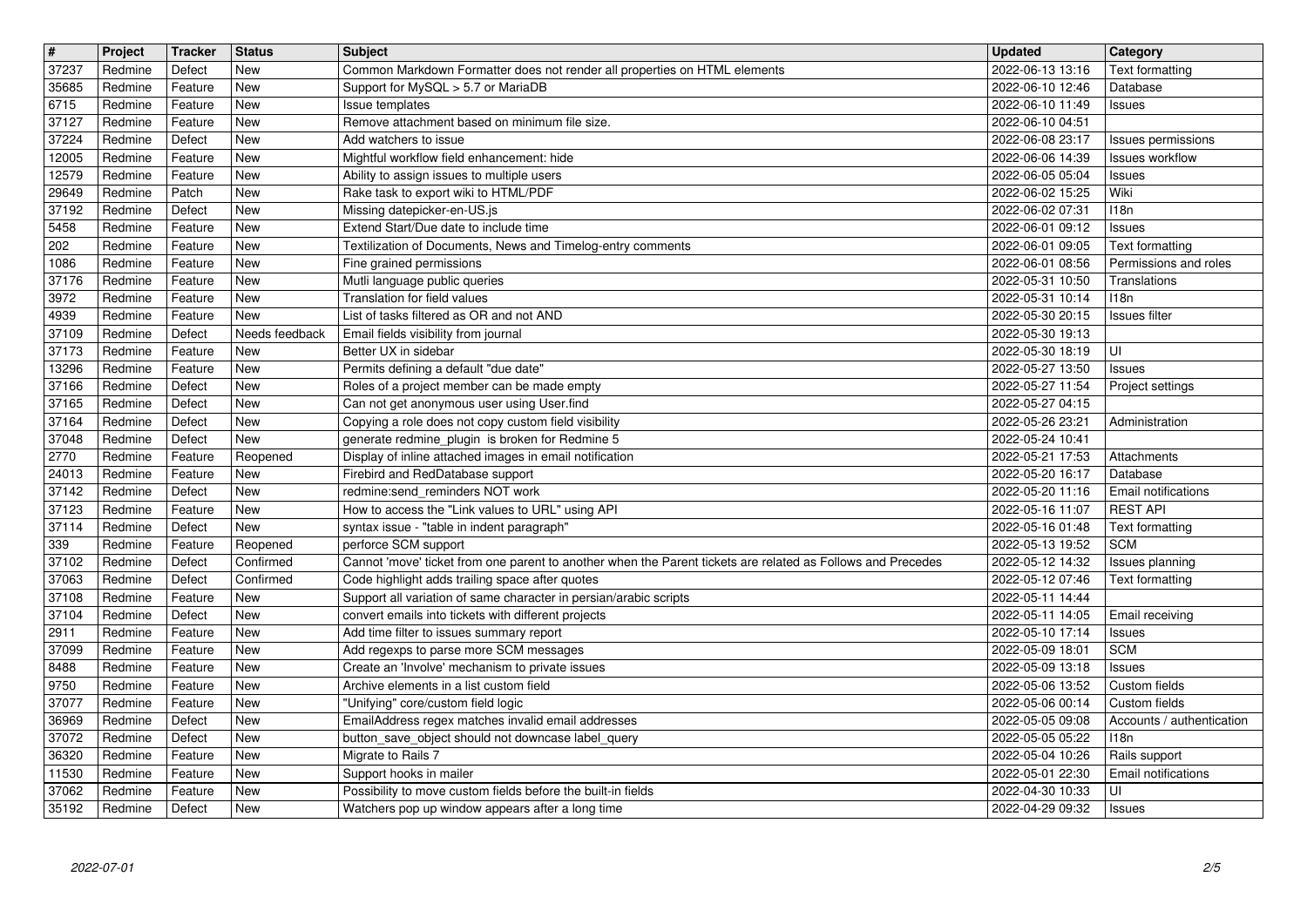| $\overline{\boldsymbol{H}}$ | Project            | Tracker            | <b>Status</b>     | <b>Subject</b>                                                                                                                                                          | <b>Updated</b>                       | <b>Category</b>                              |
|-----------------------------|--------------------|--------------------|-------------------|-------------------------------------------------------------------------------------------------------------------------------------------------------------------------|--------------------------------------|----------------------------------------------|
| 37038                       | Redmine            | Defect             | New               | Email notifications error                                                                                                                                               | 2022-04-26 22:33                     | Email notifications                          |
| 30771<br>36162              | Redmine<br>Redmine | Defect<br>Feature  | New<br>New        | Author of issue is listed at assignee drop box<br>Add notification reason to the email instead of the default static email footer                                       | 2022-04-26 16:31<br>2022-04-26 15:20 | Permissions and roles<br>Email notifications |
| 36772                       | Redmine            | Defect             | Needs feedback    | Private notes are visible for users when the option isn't activated                                                                                                     | 2022-04-26 13:14                     | Permissions and roles                        |
| 36996                       | Redmine            | Defect             | Needs feedback    | a choice is missing from the list for "notification by email"                                                                                                           | 2022-04-25 11:28                     | Administration                               |
| 37008                       | Redmine            | Defect             | New               | Custom query                                                                                                                                                            | 2022-04-22 14:49                     | Search engine                                |
| 37007<br>37005              | Redmine<br>Redmine | Defect<br>Feature  | New<br>New        | Switching project in "New Issue" shows wrong fields and uses disallowed default tracker<br>Filter the issue whose status changed to open last week                      | 2022-04-22 14:39<br>2022-04-22 12:07 | Issues permissions<br>Filters                |
| 18556                       | Redmine            | Feature            | <b>New</b>        | Add ability to configure limit of attachments at once                                                                                                                   | 2022-04-21 14:41                     | Attachments                                  |
| 37000                       | Redmine            | Defect             | <b>New</b>        | Repositories are not displaying properly at 125% in Safari 15.4                                                                                                         | 2022-04-21 12:15                     | UI                                           |
| 34287<br>1712               | Redmine<br>Redmine | Feature<br>Feature | New<br>New        | Use searchable project selectbox in issue create/update form<br>add custom fields that are calculations of other fields                                                 | 2022-04-21 06:58<br>2022-04-18 14:32 | Issues<br>Custom fields                      |
| 36967                       | Redmine            | Defect             | New               | issue#create difference error patterns between project_id inside and outside with none member condition                                                                 | 2022-04-18 09:56                     | Issues                                       |
| 31043                       | Redmine            | Feature            | New               | Search/filter users in backend                                                                                                                                          | 2022-04-17 13:19                     | Administration                               |
| 4687                        | Redmine            | Feature            | New               | Add copy project permission                                                                                                                                             | 2022-04-14 03:54                     | Projects                                     |
| 36852<br>35920              | Redmine<br>Redmine | Feature<br>Feature | New<br>New        | Load and use bash/system ENV variables in config YML files<br>Display caption of "Group by column" on the grouped issues list                                           | 2022-04-12 18:16<br>2022-04-12 08:03 |                                              |
| 25129                       | Redmine            | Feature            | <b>New</b>        | Group based custom queries                                                                                                                                              | 2022-04-11 16:41                     | Issues                                       |
| 11044                       | Redmine            | Feature            | <b>New</b>        | Custom field types for time and datetime                                                                                                                                | 2022-04-11 14:10                     | Custom fields                                |
| 36933                       | Redmine            | Feature            | New<br><b>New</b> | Halt Redmine boot entirely instead of showing a warning in admin/info when there are pending migrations                                                                 | 2022-04-11 09:11                     | Administration                               |
| 36931<br>29664              | Redmine<br>Redmine | Feature<br>Feature | <b>New</b>        | Option to search active projects only<br>Webhook triggers in Redmine                                                                                                    | 2022-04-11 04:05<br>2022-04-08 10:31 | Search engine                                |
| 32399                       | Redmine            | Feature            | New               | Drop support for migrating from Trac or Mantins                                                                                                                         | 2022-04-07 21:33                     | Importers                                    |
| 29853                       | Redmine            | Defect             | New               | Default plugin value is not                                                                                                                                             | 2022-04-07 10:39                     | Plugin API                                   |
| 7610<br>36875               | Redmine<br>Redmine | Patch<br>Feature   | New<br>New        | Patch providing issue journal rollback<br>Run garbage collection by clicking on the admin site                                                                          | 2022-04-05 08:16<br>2022-04-03 07:44 | <b>Issues</b><br>Administration              |
| 36864                       | Redmine            | Defect             | New               | Email can't be dragged into Redmine 4.2.3                                                                                                                               | 2022-03-31 06:00                     | Issues                                       |
| 25808                       | Redmine            | Feature            | New               | Allow import issues and time entries on multiple projects (map Project field to a column from CSV)                                                                      | 2022-03-30 13:50                     | Importers                                    |
| 36854                       | Redmine            | Feature            | New               | Include workflow creation in REST API                                                                                                                                   | 2022-03-29 10:14                     | <b>REST API</b>                              |
| 23576<br>36695              | Redmine<br>Redmine | Defect<br>Feature  | <b>New</b><br>New | Issue export to PDF causes overlapping text for related issues in German locale<br>Add check in Redmine information page if default queue adapter is used in production | 2022-03-29 08:36<br>2022-03-29 07:03 | PDF export<br>Administration                 |
| 2716                        | Redmine            | Feature            | New               | User option to automatically add assignee to watchers                                                                                                                   | 2022-03-28 23:08                     | Issues                                       |
| 34025                       | Redmine            | Defect             | Confirmed         | Issue subject truncated to 100 chars in the list from Projects > View all issues > Atom                                                                                 | 2022-03-28 23:07                     | Feeds                                        |
| 3068                        | Redmine            | Feature            | New               | Generic task management (not issues)                                                                                                                                    | 2022-03-28 22:46                     | Translations                                 |
| 36848<br>36844              | Redmine<br>Redmine | Feature<br>Patch   | New<br>New        | API allow display "watchers" when listing several issues<br>Cleanup orphaned query and role ids from habtm join table queries_roles                                     | 2022-03-28 10:53<br>2022-03-27 23:20 | <b>REST API</b>                              |
| 34634                       | Redmine            | Defect             | Confirmed         | Can't add deleted wiki Tab (404)                                                                                                                                        | 2022-03-27 23:17                     | Wiki                                         |
| 4682                        | Redmine            | Defect             | Confirmed         | Completed version with wrong progress bar status                                                                                                                        | 2022-03-27 23:17                     | Roadmap                                      |
| 24457<br>16482              | Redmine<br>Redmine | Defect<br>Defect   | New<br>New        | Progress of version should be calculated the same way as parent tasks<br>Wrong search query for timelog, when timezone not UTC                                          | 2022-03-27 23:17<br>2022-03-25 21:23 | Roadmap<br>Time tracking                     |
| 36840                       | Redmine            | Feature            | New               | Migrate Wiki needs an update.                                                                                                                                           | 2022-03-25 21:01                     | Wiki                                         |
| 21450                       | Redmine            | Feature            | New               | Totals for Total estimated time and Total spent time                                                                                                                    | 2022-03-24 10:08                     | Issues list                                  |
| 36814                       | Redmine            | Defect             | New               | Can't login in after upgrading to rev. 21486                                                                                                                            | 2022-03-24 04:32                     |                                              |
|                             |                    |                    |                   |                                                                                                                                                                         |                                      |                                              |
|                             |                    |                    |                   |                                                                                                                                                                         |                                      |                                              |
|                             |                    |                    |                   |                                                                                                                                                                         |                                      |                                              |
|                             |                    |                    |                   |                                                                                                                                                                         |                                      |                                              |
|                             |                    |                    |                   |                                                                                                                                                                         |                                      |                                              |
|                             |                    |                    |                   |                                                                                                                                                                         |                                      |                                              |
|                             |                    |                    |                   |                                                                                                                                                                         |                                      |                                              |
|                             |                    |                    |                   |                                                                                                                                                                         |                                      |                                              |
|                             |                    |                    |                   |                                                                                                                                                                         |                                      |                                              |
|                             |                    |                    |                   |                                                                                                                                                                         |                                      |                                              |
|                             |                    |                    |                   |                                                                                                                                                                         |                                      |                                              |
|                             |                    |                    |                   |                                                                                                                                                                         |                                      |                                              |
|                             |                    |                    |                   |                                                                                                                                                                         |                                      |                                              |
|                             |                    |                    |                   |                                                                                                                                                                         |                                      |                                              |
|                             |                    |                    |                   |                                                                                                                                                                         |                                      |                                              |
|                             |                    |                    |                   |                                                                                                                                                                         |                                      |                                              |
|                             |                    |                    |                   |                                                                                                                                                                         |                                      |                                              |
|                             |                    |                    |                   |                                                                                                                                                                         |                                      |                                              |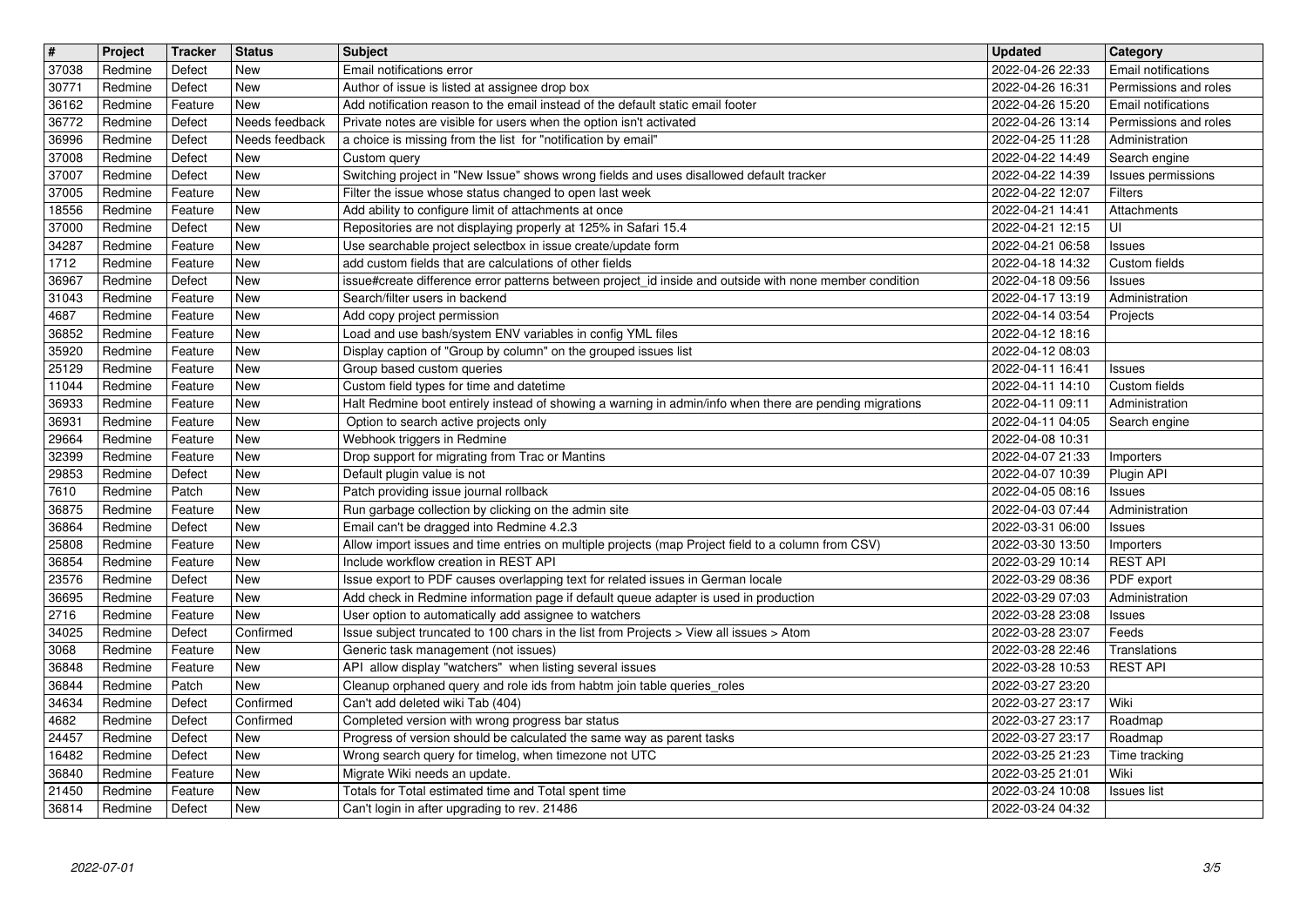| $\overline{\mathbf{t}}$  | Project            | Tracker            | <b>Status</b>                | Subject                                                                                                                                            | <b>Updated</b>                       | <b>Category</b>                              |
|--------------------------|--------------------|--------------------|------------------------------|----------------------------------------------------------------------------------------------------------------------------------------------------|--------------------------------------|----------------------------------------------|
| 36827                    | Redmine            | Patch              | New                          | User Department Required in CSV export                                                                                                             | 2022-03-23 07:04                     | Issues                                       |
| 21808<br>33784           | Redmine<br>Redmine | Patch<br>Feature   | Needs feedback<br><b>New</b> | Make the Sidebar collapsible, stateful<br>Updating Mercurial helper to work with Python3                                                           | 2022-03-22 08:23<br>2022-03-22 07:40 | UI<br><b>SCM</b>                             |
| 28033                    | Redmine            | Defect             | <b>New</b>                   | Unable to turn off "For all projects" flag of custom queries                                                                                       | 2022-03-22 07:22                     | Issues                                       |
| 23980                    | Redmine            | Patch              | <b>New</b>                   | Replace images with icon fonts                                                                                                                     | 2022-03-21 22:37                     | UI                                           |
| 32085                    | Redmine            | Feature            | New                          | Allow newline as a separator in "Allowed extensions", "Disallowed extensions", "Exclude attachments by name" field                                 | 2022-03-21 21:08                     | Administration                               |
| 35014                    | Redmine            | Feature            | New                          | in Administration<br>Review and update supported database engines and versions                                                                     | 2022-03-21 21:08                     | Database                                     |
| 26030                    | Redmine            | Patch              | New                          | Like issues and news comments, want to specify the display order of the forum's reply.                                                             | 2022-03-21 21:08                     | Forums                                       |
| 30099                    | Redmine            | Defect             | <b>New</b>                   | Multiple blank lines in pre tags are not preserved in Textile                                                                                      | 2022-03-21 21:08                     | Text formatting                              |
| 23954                    | Redmine            | Patch              | <b>New</b>                   | Shows the date of the last activity on Projects administration.                                                                                    | 2022-03-20 23:35                     | Projects                                     |
| 1739<br>31076            | Redmine<br>Redmine | Feature<br>Patch   | <b>New</b><br><b>New</b>     | Add ability to change issue owner<br>Issues CSV / PDF export via ActiveJob                                                                         | 2022-03-20 22:24<br>2022-03-20 22:24 | Issues<br>Issues                             |
| 16098                    | Redmine            | Feature            | <b>New</b>                   | On relation change/add notification setting                                                                                                        | 2022-03-20 22:24                     | Email notifications                          |
| 29830                    | Redmine            | Patch              | <b>New</b>                   | Issue CSV export options: checkboxes have no effect for columns activated in query                                                                 | 2022-03-19 12:59                     | Issues                                       |
| 36806<br>33415           | Redmine<br>Redmine | Patch<br>Defect    | <b>New</b><br><b>New</b>     | Remove rss_* deprecated methods<br>Issue#closable? doesn't handle the case of issues with open subtask(s) ánd being blocked by other open issue(s) | 2022-03-19 11:36                     |                                              |
| 29470                    | Redmine            | Feature            | Reopened                     | Possibility to mark tracker as "Subtask only"                                                                                                      | 2022-03-19 11:26<br>2022-03-19 09:00 | UI<br>Issues                                 |
| 36801                    | Redmine            | Defect             | New                          | Rails Autoload Paths contain plugin libs twice                                                                                                     | 2022-03-18 22:25                     | Plugin API                                   |
| 31505                    | Redmine            | Patch              | <b>New</b>                   | Mark edited journal notes as "Edited"                                                                                                              | 2022-03-18 19:44                     | Issues                                       |
| $\boxed{21493}$<br>16069 | Redmine<br>Redmine | Patch<br>Patch     | <b>New</b><br><b>New</b>     | Tweak colors of default theme<br>Allow configuration of API limit instead of hardcoding at 100                                                     | 2022-03-18 19:43<br>2022-03-18 19:43 | UI<br><b>REST API</b>                        |
| 34070                    | Redmine            | Feature            | <b>New</b>                   | Allow setting a grace period when forcing 2FA                                                                                                      | 2022-03-18 19:05                     | Accounts / authentication                    |
| 17132                    | Redmine            | Feature            | <b>New</b>                   | add ability set "private note" visibility for specific role                                                                                        | 2022-03-18 17:11                     | Issues permissions                           |
| 36794                    | Redmine            | Defect             | New                          | Issue copying ignores workflow rules                                                                                                               | 2022-03-17 16:46                     |                                              |
| 36785<br>6166            | Redmine<br>Redmine | Feature<br>Feature | <b>New</b><br>New            | Extension rest api<br>Support german umlauts and whitespaces in login string                                                                       | 2022-03-17 13:10<br>2022-03-16 09:16 | <b>REST API</b><br>Accounts / authentication |
| 36581                    | Redmine            | Defect             | New                          | Clicking the "New repository" button causes a 404 error                                                                                            | 2022-03-13 08:54                     | <b>SCM</b>                                   |
| 36059                    | Redmine            | Defect             | <b>New</b>                   | Fulltext search in timelog comments                                                                                                                | 2022-03-13 06:44                     | Search engine                                |
| 664                      | Redmine            | Feature            | <b>New</b>                   | User can choose what page he want's to be Start page                                                                                               | 2022-03-11 03:13                     | l UI                                         |
| 239<br>$\sqrt{251}$      | Redmine<br>Redmine | Patch<br>Patch     | <b>New</b><br><b>New</b>     | Adds two blocks for my/page and fixes a report bug<br>Patch for Feature Request #9785 (Default issues due date == assigned target version date)    | 2022-03-10 21:35<br>2022-03-10 21:19 | My page                                      |
| 36742                    | Redmine            | Patch              | <b>New</b>                   | Scroll to top button                                                                                                                               | 2022-03-10 19:37                     |                                              |
| 36739                    | Redmine            | Feature            | <b>New</b>                   | Copy issue without notification on old issue                                                                                                       | 2022-03-09 02:23                     | Issues                                       |
| 36735                    | Redmine            | Defect             | <b>New</b>                   | Realitons error                                                                                                                                    | 2022-03-07 12:00                     | Issues                                       |
| 36515<br>5973            | Redmine<br>Redmine | Defect<br>Feature  | <b>New</b><br><b>New</b>     | Images with absolute Path / URL not exported to PDF<br>Ability to set project icons                                                                | 2022-03-02 23:53<br>2022-03-02 08:17 | PDF export<br>Projects                       |
| 9059                     | Redmine            | Feature            | New                          | Custom fields should be editable based on role not only for admin                                                                                  | 2022-03-01 18:04                     | Custom fields                                |
| 1385                     | Redmine            | Feature            | New                          | Script for import from JIRA                                                                                                                        | 2022-03-01 09:01                     | Importers                                    |
| 36719                    | Redmine            | Defect             | <b>New</b>                   | Projects page doesn't show project summary correctly if it contains a table                                                                        | 2022-02-28 17:55                     | Projects                                     |
| 29824<br>36711           | Redmine<br>Redmine | Feature<br>Feature | New<br>New                   | Add user initials as a Gravatar icon fallback<br>Various features for MailHandler                                                                  | 2022-02-27 23:33<br>2022-02-26 23:12 | l UI<br>Email receiving                      |
| 36702                    | Redmine            | Feature            | New                          | Inline autocomplete for versions                                                                                                                   | 2022-02-25 09:06                     |                                              |
|                          |                    |                    |                              |                                                                                                                                                    |                                      |                                              |
|                          |                    |                    |                              |                                                                                                                                                    |                                      |                                              |
|                          |                    |                    |                              |                                                                                                                                                    |                                      |                                              |
|                          |                    |                    |                              |                                                                                                                                                    |                                      |                                              |
|                          |                    |                    |                              |                                                                                                                                                    |                                      |                                              |
|                          |                    |                    |                              |                                                                                                                                                    |                                      |                                              |
|                          |                    |                    |                              |                                                                                                                                                    |                                      |                                              |
|                          |                    |                    |                              |                                                                                                                                                    |                                      |                                              |